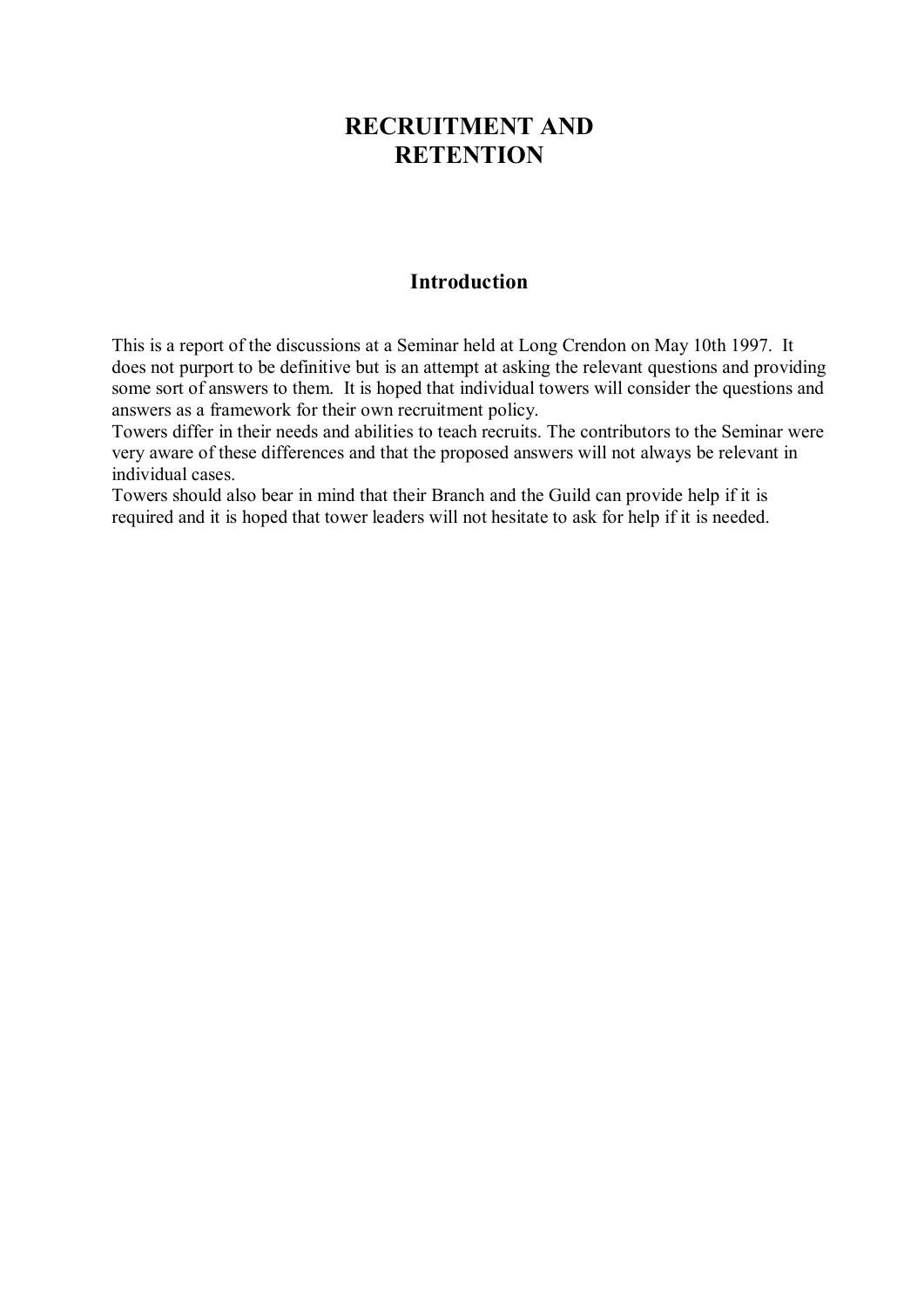# **Recruitment**

#### **What for?**

Before trying to recruit anybody, it is necessary to answer this question and to be clear what is being offered to the new recruit. Clearly the prime objective is to ensure that the bells are rung regularly for Sunday and other services. This service to the Church is a principal aim of the Guild's purpose and should be central to any recruiting campaign. It is also true that an active band of ringers can do a lot to raise the profile of the Church in the neighbourhood. However, we are all aware that ringing offers much more. It is a cheap, absorbing hobby which brings together people of all ages and walks of life. The traditions, the social activities, the personal interest and satisfaction to be gained, the inherent companionship of ringers throughout the world and the focus of the Millennium are all factors to be presented to would be recruits.

#### **Who?**

#### **Who make the best recruits?**

We all have our own ideas of who might be the 'best' type of recruit but the group agreed that it was virtually impossible to be categorical here. Most people have the potential to be a ringer so anyone who expresses an interest will probably make a suitable recruit. We must remember that there are so many levels of activity within ringing that recruits may have differing aims when they start.

There are a number of skills which are desirable but it must be remembered that some of these may develop because of ringing. Such skills as reasonable co-ordination, sense of rhythm, ability to memorise/see patterns, determination, basic physical fitness and the ability to be a team member are all involved but above all the new recruit needs to have some commitment to learning to ring. Persistence and commitment are perhaps the prime attributes. If younger people are recruited, it is important to get the support of their parents.

#### **Should any groups of people be approached or are Church groups best?**

The general feeling was that any groups could provide a suitable recruiting situation. Clearly Church groups are more likely to be influenced by the 'service' aspect but all groups will probably be interested in other aspects of ringing. It was noted that by recruiting from a wider range we might well bring people into the Church. It was noted that recruiting family groups is often very satisfactory as they tend to support each other extremely well. Likewise, friends and lapsed ringers were identified as good groups to approach.

#### **Are there any we should not try to recruit?**

Members of the group felt very strongly that we should not turn anyone away if they show an interest. Even if they eventually decide that ringing is not for them, we must make sure that they take a positive image of ringers and ringing with them. It is clear that people with disabilities would need careful consideration as their training needs might well be different and it would not always be possible to find someone to train them. In coming to an agreement with a potential recruit, the safety of that recruit, the tutor and other ringers must be given a priority. In some cases a specified trial period may be worth considering.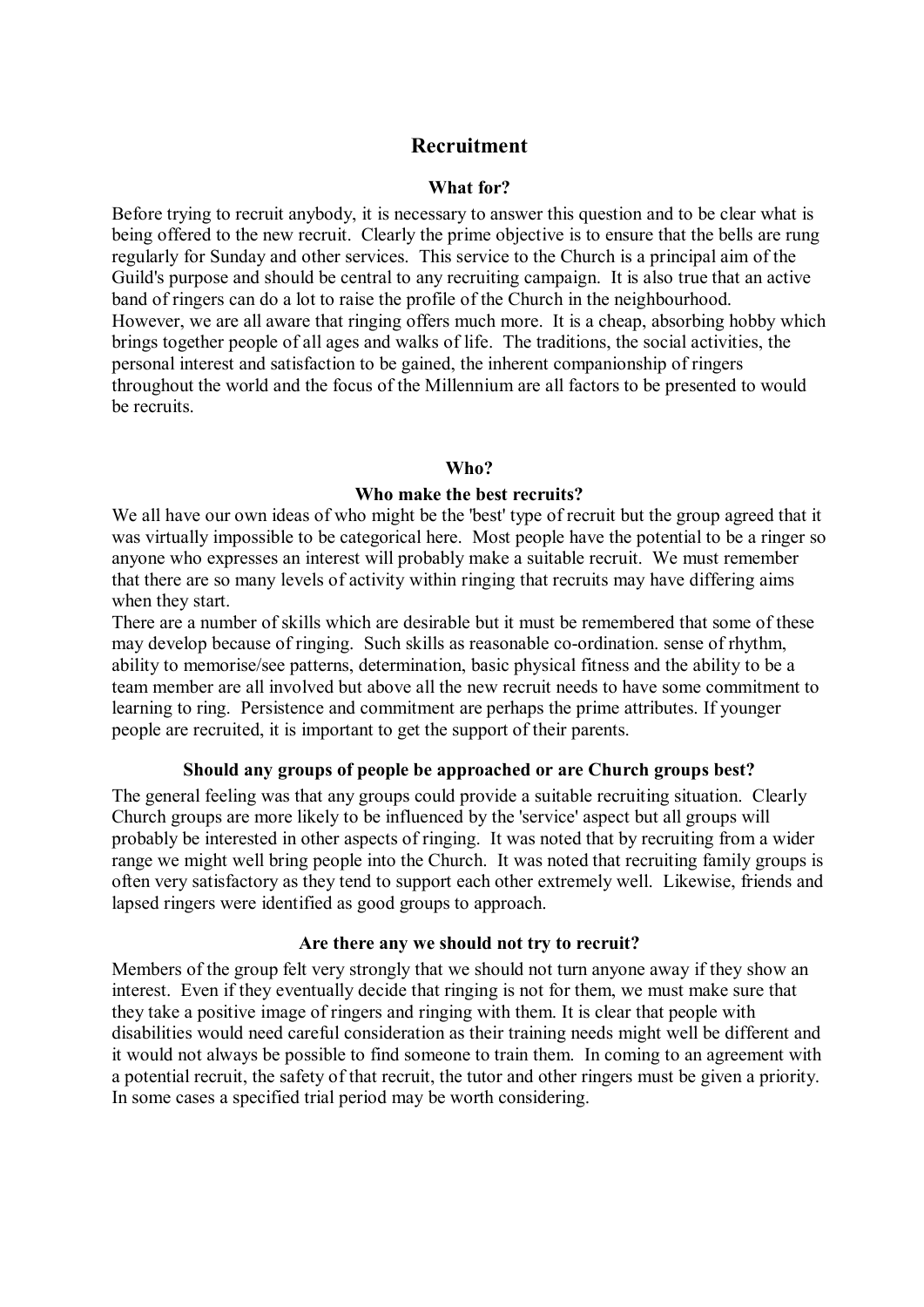#### **Are there any 'best' age groups?**

Again there was a strong feeling that we cannot be categorical about age. Young people tend to learn more quickly than more mature recruits because they are constantly in a high learning situation at school. But on the other hand young people can lose interest more quickly if other (peer group) interests come along. Older recruits usually are willing to give the commitment needed to learn and set themselves high standards.

Weight and 'go' of the bells may make it difficult for young people to learn in a particular tower and insurance cover may be another restriction. (The Guild insurance currently covers ringers who are 9 or over).

#### **Should we approach groups or individuals?**

Giving talks on ringing to groups is a good way of raising awareness and possible interest. It is worth noting that if one member of a group is sufficiently interested to follow up such a talk then others from the group quite often follow suite. Groups such as the various Church groups, Scouts/Guides/Youth Clubs, schools and local interest groups are all worth exploring as is the idea of a short Adult Education Course. Wedding couples and new parishioners are other groups who could be approached.

On the other hand, talking to individuals has the potential to really engage them if our enthusiasm and interest are obvious to the listener. This is also true when talking to families and friends. An invitation to 'come and see what happens' is very difficult to refuse in this type of situation and once someone has entered the tower the first big step has been achieved. Lapsed ringers can often be persuaded to come back if the right personal approach is used.

#### **How?**

#### **How can we get people interested?**

The enthusiasm of those trying to recruit is probably the most influential factor in any recruiting campaign. If we demonstrate our own enthusiasm we are more likely to give the impression that there is something worth exploring in ringing.

Clearly, well planned events such as Tower Open Days/Evenings or talks to groups can be very fruitful and raise the profile of ringing. Frequent and interesting reports in local journals (newspapers, Parish Magazines, Village Newsletters etc.) have all proved their worth in attracting recruits. Advertising and good displays of ringing information all have a part to play particularly when these are situated in Museums, Libraries or associated with local events such as Shows, Fetes etc. restoration projects give a particularly good opportunity to recruit new ringers because of the interest created in the work to be done.

It must be remembered that many recruitment campaigns take a while to take effect so the 'drip feed' approach can be useful with regular advertisements, posters etc.. However it is important to be positive in such campaigns and to vary the approaches used. Always make sure that a contact name and phone number are provided so that interested people can get in touch with someone quickly.

# **What do we say to them?**

The detail of what is said to people clearly depends on their interests and personality. However, in general terms, it is important to be positive and stress the enjoyment and advantages of ringing to the individual. Approaches which stress the traditions need to be used with care. Young people for instance. may not be too influenced by this approach but may be more attracted by the social aspects of ringing particularly when there is a group of youngsters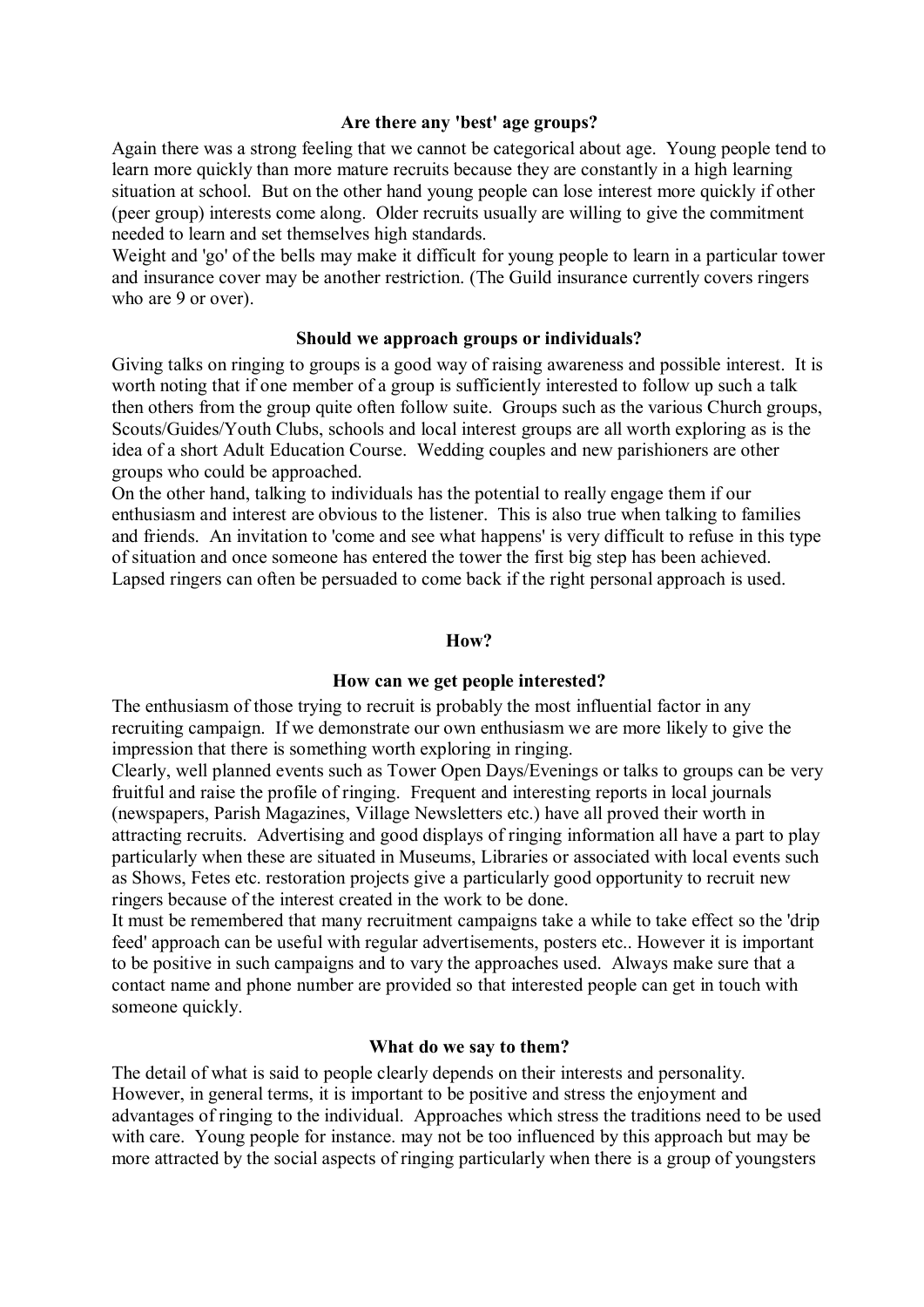involved. The 'collectors' aspect of visiting other towers and badge schemes may also appeal to younger people.

Care must be exercised in mentioning the commitment involved and the length of time it takes to learn. We need commitment but it can be rather daunting to a potential recruit if it is stressed too early on. It is much better to suggest they try ringing for a while and introduce the commitment aspect once they are 'hooked'

# **Will what we say differ for different age groups?**

This has been partially answered in the previous section. What is clear is that whatever is said must be delivered with enthusiasm and a desire to interest the listener.

# **Will what we say differ for individuals or groups?**

The material for a talk to a group must be well researched and illustrated as well as being made relevant to the group concerned. Talking to individuals about ringing can be much more informal than this. The first objective is to interest the listener in the subject matter.

# **Will what we say to church groups be different to what we say to other groups?**

Church groups are more likely to identify with the 'service to the Church' aspect of ringing than others but in terms of general content there is probably little difference. Making it interesting is still the most important aspect of what is said.

# **Are there approaches to recruitment which are counterproductive?**

It has been mentioned before that negative statements can be very off putting and regular appeals for recruits which lack impact are also unlikely to succeed in attracting new ringers.

#### **Which opportunities are best?**

There probably isn't a 'best' situation for recruiting, but restoration projects, Church Fetes, Village/town events, open days are all good events for raising the profile of ringing.

#### **How many?**

This must depend on the availability of competent teachers and the size of the existing band but needs to be a decision made by the whole band. Groups of learners tend to be better because of the group dynamics involved but care must be taken to make sure that they are all kept interested. This is particularly true for young people. Too many learners and the opportunities to progress can be lessened both for the recruits and for more established members of the band. On the other hand, individuals can make very rapid progress if they are integrated with the rest of the band as soon as possible. The number of bells suitable for learners may also be a limiting factor.

# **Should we try to accommodate all who come?**

The general consensus was that we are likely to lose volunteers if they are made to wait before learning. If there are too many for the local band to cope with, serious thought should be given to involving other local towers or the Branch both in terms of tutors, helpers or use of suitable bells.

#### **Are there advantages or disadvantages to having waiting lists?**

Again the general feeling was that waiting lists probably wouldn't work too well, particularly with young people who will quickly find other avenues to explore. Obviously there may be an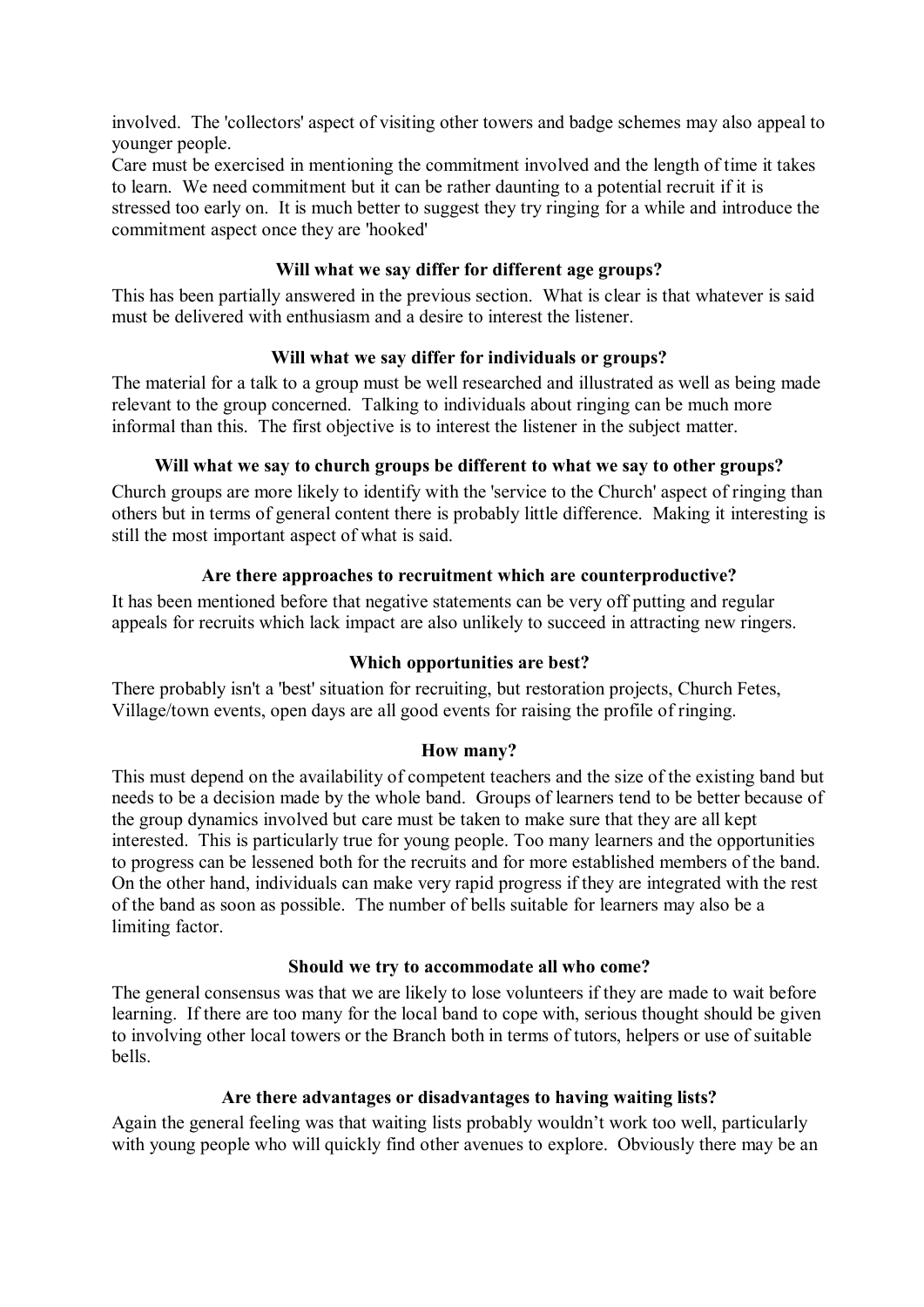attraction for some in the fact that there is a 'queue' waiting to learn but we will probably lose more than we gain.

#### **Does the Millennium Project affect our views?**

The focus of the Millennium Project will hopefully give some impetus to recruitment and an extra dimension to creating interest, but attracting and training new ringers is something we should be doing all the time. Well-established bands that usually have a policy of teaching only one or two learners per year may need to reconsider this, particularly if there is an increase in interest. (Do we have the right to turn anyone away in any case?)

#### **Is it best to have mixed age groups?**

Most of us will probably not have the luxury of having to consider this question. There are clear advantages in having similarly aged recruits in a group or having mixed age groups. Ringing as a whole has a very broad spectrum of ages and this is quite often reflected in our groups of recruits. With mixed age groups there is a potential problem of the younger learners making rapid progress in the early stages causing the more mature learners to lose heart. Great care needs to be taken to avoid this loss of interest.

# **Who should decide how many?**

The whole band. as well as those doing the teaching, should be consulted on the numbers to be trained at a time. The learners will not progress well without the wholehearted support of the other ringers. When a new band is being recruited, then the teachers and their helpers will need to agree on a suitable number in discussion with the incumbent and other church personnel.

# **How can towers support each other when training recruits?**

We know that recruits progress more quickly when they can ring at other towers and it is to be hoped that neighbouring towers will be able to support each other by welcoming each other's learners to their practices. New bands particularly need the support and encouragement of other towers and the local branch. Other ways in which help can be given is by making offers of help with the teaching or to help at learner's practices.

# **Is there a difference in training one or a group?**

In terms of the progression, there is little difference but managing a group can be more demanding on time and energy as well as imagination in keeping their interest. But if this is done, the group dynamics involved can be an asset in maintaining interest. In all cases it is important to make sure that the learners' time in the tower is used profitably, particularly when they are not actually ringing. Group and individual activities need to be arranged to help to keep their interest.

#### **When?**

#### **When do we need to take on more recruits?**

Ideally it is best to take on new recruits before the situation becomes desperate. It has been suggested that 2 or 3 ringers per bell is a good size for a band and, to maintain this, it may be necessary to teach a few recruits each year, taking them in one or two at a time. Taking on more new recruits when there are already several in the band can be counter productive.

#### **Are there 'best' times to start training recruits?**

There were various views, ranging from "whenever 1 can get a recruit" to specific times. One suggestion was that it would be a good time after the summer holidays, with a goal of ringing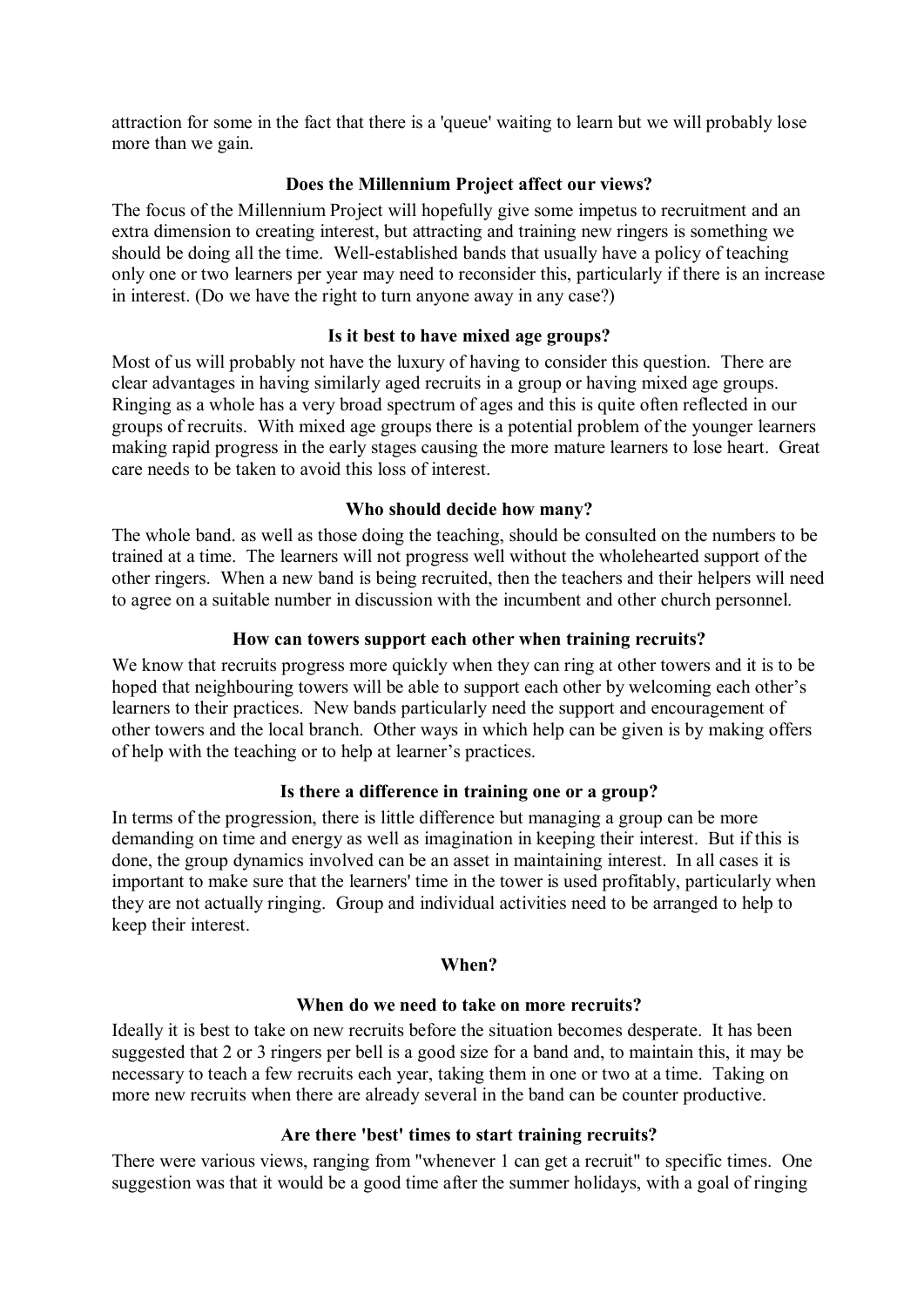for Christmas and the New Year. Another was that, for younger children. the Easter before they leave Primary School is a good time to start. Clearly it is important that the recruits and the teachers can commit themselves to the time involved to learn with as few 'breaks' as possible.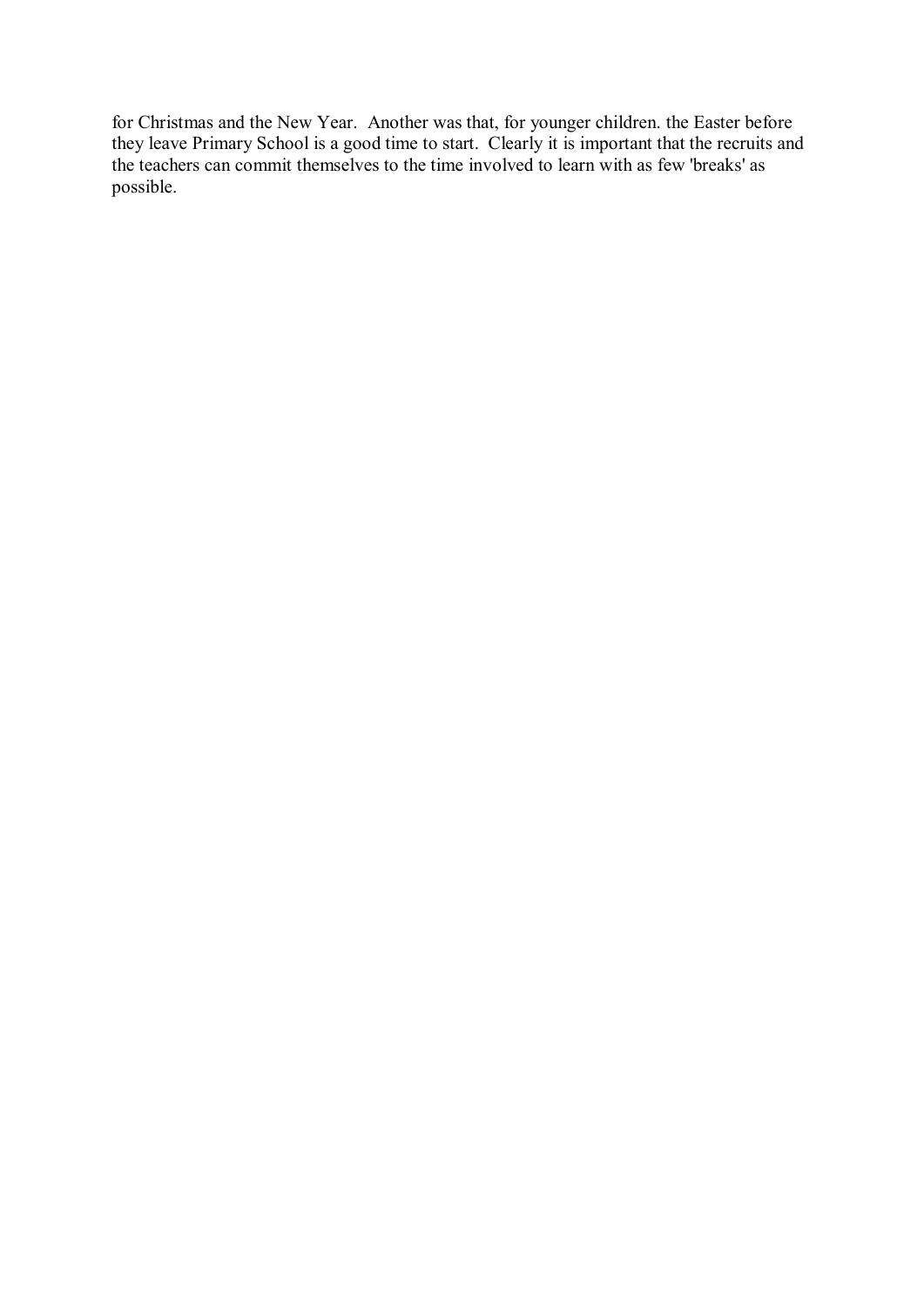# **Retention**

# **What level of dropout is reasonable?**

It is probably inevitable that there will be some drop out from our recruits. However,' we should not be satisfied with the usual level of retention. It is often reported that 50 - 100% of our recruits leave. If this is the case, it is clearly not a satisfactory level of retention and we may need to rethink our approach to training.

# **Why do learners leave?**

There are a variety of reasons why recruits leave. Some of them such as deciding that ringing really isn't something for them, pressures of work, moving house etc. we may not be able to do much about. Other reasons. such as being frightened, feeling frustrated at a lack of progress. lack of parental support, finding it difficult. having some unfortunate experience such as a broken stay or a personality clash with the tutor or other ringer. we can do a lot about. Tutors need to be confident. competent, enthusiastic and sympathetic to the needs of the learners. Ringing needs to be interesting and enjoyable if it is to compete with the many other activities that lay claim on the learner's time.

The training we give must be of as high a quality as possible, take in the individual needs of the learner by providing a rate of learning which is satisfying and challenging for them. Some wish to see themselves making rapid progress whilst others need a steadier pace. In both cases, the learner will need constant reassurance that they are doing well. Probably the biggest help in the early stages. is to have frequent 'tied bell' practices to teach the recruit to handle a bell. By this we mean at least two or three sessions a week. In this way, they can be incorporated into the normal ringing of the band as soon as possible.

It is also vital that the learner is given a variety of activities to help keep their interest and that they are welcomed into the tower by all the band.

An award scheme such as The Bell Club is certainly worth using to help maintain this interest.

#### **Why do more experienced ringers leave?**

Apart from changing personal circumstances, the most likely reason for a more experienced ringer leaving will be frustration at lack of progress. This can easily happen if a band has a number of new recruits and the practice nights are given over completely to helping them. Sensitive organisation by the Tower Captain to ensure that all the band are catered for is vital to avoid this. 'Something for everyone' is a good goal.

There will always be a few personality clashes, but with an open style of tower management in which the whole band are involved in decisions. many of these can be avoided or diffused before they lead to conflict and ringers leaving.

It may be worthwhile considering a change of time or day for practice in order to accommodate band members who have difficulties related to their work or other responsibilities.

#### **Why do others stay?**

There are a number of reasons why people stay in ringing. Loyalty or commitment to the band/tower/church, following the example of other ringers, feeling involved, contentment with what they get from their ringing (at whatever level) are the most common. What we need to do is to cultivate these in our ringers.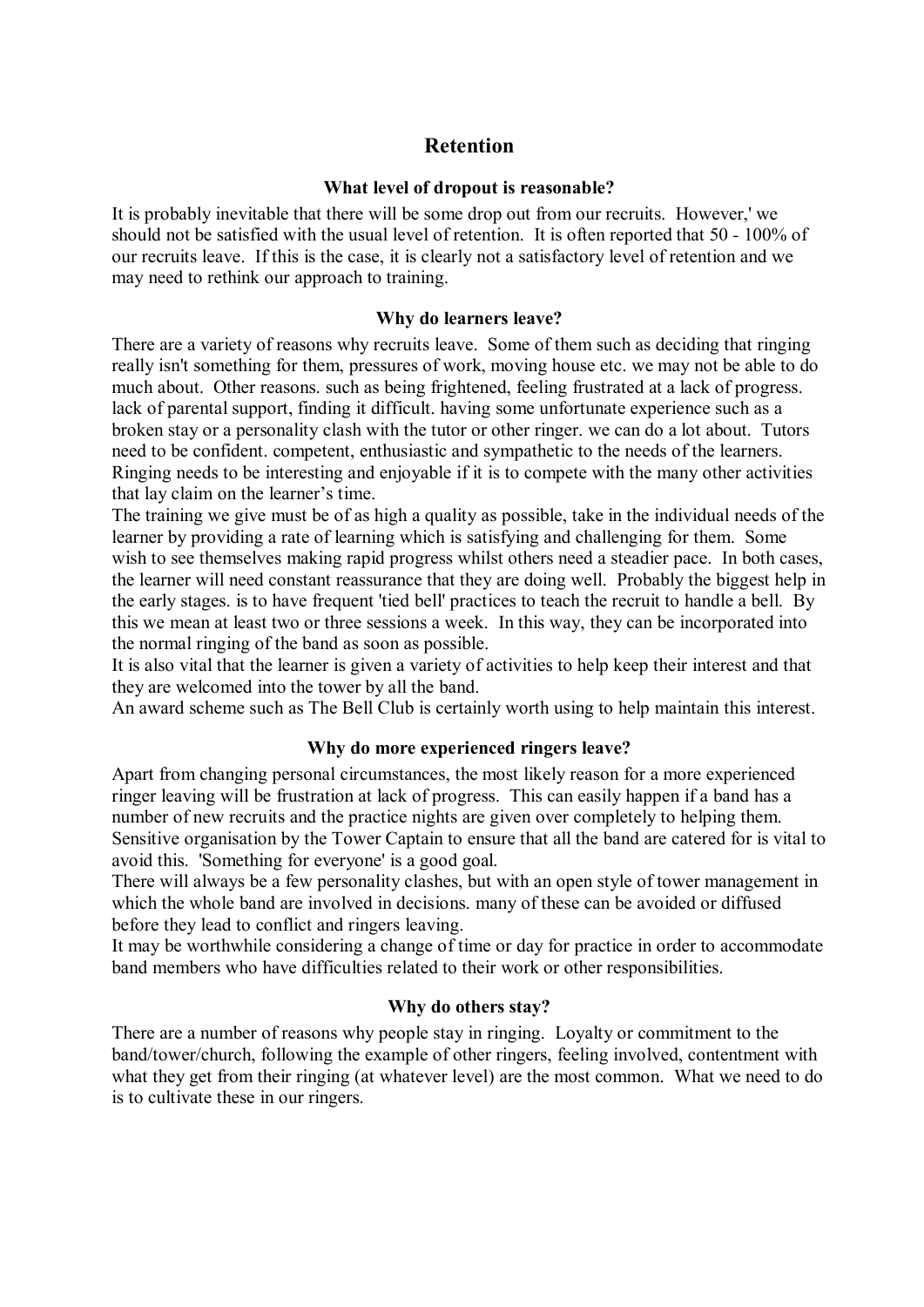#### **What do we mean by a 'welcoming tower'?**

A welcoming atmosphere in which all the ringers whatever their standard, feel valued and give and receive friendship is vital to maintaining a band of ringers. If our new recruits come into such an atmosphere, they will be encouraged to stay. It is important that all the band offer help and friendship to the newcomers. Having a varied programme of social activities, outings, dinners, barbecues etc. and making sure that the new members are involved in these will also be of great help in creating the feeling of belonging we need to encourage.

The physical appearance of the ringing chamber can also help to create the right atmosphere. A clean, warm, attractively furnished and well-maintained room can make all the difference. Managing a band is a demanding job, and, if possible, towers should seriously consider changing officers every few years to give people a rest, encourage others and encourage new ideas.

#### **What do we mean by good, stimulating training?**

It has been mentioned before that high quality teaching in which the learner quickly feels secure and confident is essential. We

can all learn something from discussing our approaches with each other or on courses so we must not be complacent that what we have done for years is necessarily the best way. All learners are different and may need differing approaches and it is essential to give them specific objectives as they progress so that they can begin to measure their progress. It is also essential to provide as much other activity as possible, using handbells, 'theory' sessions on call changes and methods, and background information on the history of bells and ringing can all help.

# **How can we involve our learners in the activities of the band?**

Early involvement is clearly essential in creating the right attitude to band membership. Bands differ in their attitude to when to involve recruits in service ringing. Whatever your view, it is important to get them involved in it as soon as possible. There are many other activities such as tolling the service bell, helping with the belfry office, helping to organise social activities etc. which do not require particular ringing skills and so can involve the recruits. Remember that many people are reluctant to volunteer but will gladly help if asked.

#### **When is it best to involve learners in Sunday Service ringing and Branch/Guild events?**

Views on this question vary. Some like to have recruits come to service ringing as soon as they start and ring rounds on one stoke only whereas others use service ringing as an objective and involve them when they can ring competent rounds. This has to be a decision for the local band and the tutor. In terms of Branch and Guild events, the sooner recruits become involved the better as it will give them an added dimension to their ringing. Clearly, there is little point in them attending Branch practices until they can benefit from them. This usually means being able to ring competent rounds and possibly call changes but again this is a decision for the local Branch. Attendance at social events is clearly not dependent on ringing ability and should be encouraged as soon as possible so that the recruit meets other ringers. What is important is that all Branch members are welcoming to the newcomers.

#### **What are the implications to other tower/Branch members?**

The main implication has to be one of welcoming and encouraging newcomers. Learners are easily put off by unhelpful or excessive criticism from others. This also involves other ringers in being prepared to ring rounds etc with the learners. Reluctance to participate or mutterings about "not more rounds" do not go unnoticed and can quickly lower the learner's motivation and self esteem.